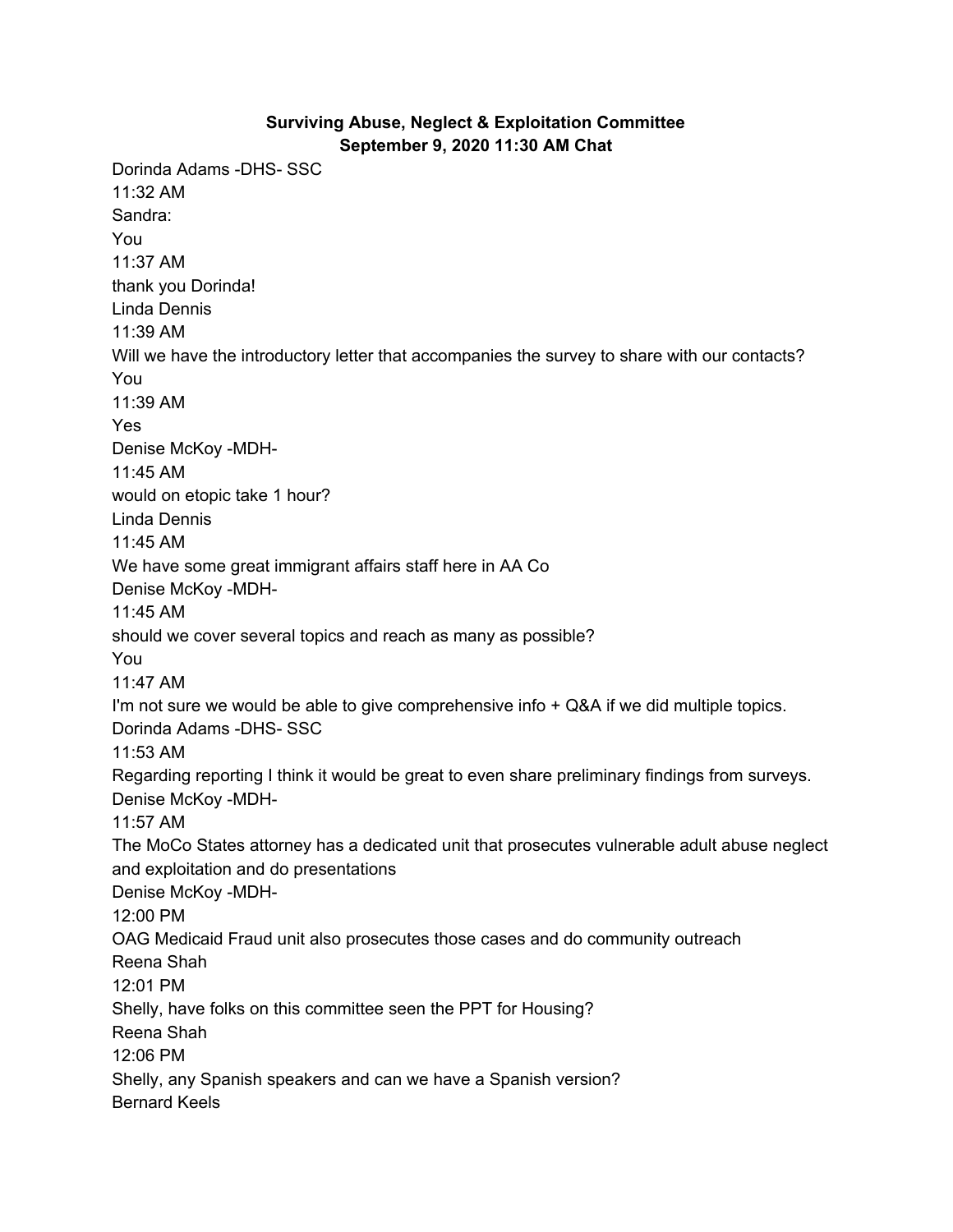12:09 PM I will definitely be available for the town hall meeting. I have to leave now for another meeting at the University. let me know Dorinda Adams -DHS- SSC 12:10 PM I will reach out to Jeff no later than tomorrow. You 12:20 PM [https://docs.google.com/spreadsheets/d/1fI85efM4m0iICOnKMW07hk8e-Rmw5gCu9juDaY-ILL](https://meet.google.com/linkredirect?authuser=2&dest=https%3A%2F%2Fdocs.google.com%2Fspreadsheets%2Fd%2F1fI85efM4m0iICOnKMW07hk8e-Rmw5gCu9juDaY-ILLo%2Fedit%23gid%3D497666688) [o/edit#gid=497666688](https://meet.google.com/linkredirect?authuser=2&dest=https%3A%2F%2Fdocs.google.com%2Fspreadsheets%2Fd%2F1fI85efM4m0iICOnKMW07hk8e-Rmw5gCu9juDaY-ILLo%2Fedit%23gid%3D497666688) Reena Shah 12:21 PM I have a template PPT for the Task Force that I will send along Shelly, can I give some feedback on the recommendations? Dorinda Adams -DHS- SSC 12:23 PM Once the survey iinks go live will we determine the length of time for participation You 12:23 PM laura.opont@msba.com Kate Figiel-Miller -DJS-12:24 PM recipient survey estimates 14 minutes provider survey estimates 28 minutes but for both, it's expected that most people (maybe not all!) will be skipped through about half the survey Dorinda Adams -DHS- SSC 12:27 PM Sorry I meant how long will we be soliciting responses? Good info though, Thanks Kate Figiel-Miller -DJS-12:30 PM That's a good question. I'm not aware that it has been determined. Two weeks is pretty standard, but given a decentralized dissemination (and providers distributing to recipients), my gut is to consider going a bit longer. Barbara Palmer 12:31 PM Hi everyone, I have another zoom at 12:30 so I have to jump off. Thanks You 12:31 PM I think Shelly said 30 days Dorinda Adams -DHS- SSC 12:32 PM Thanks Kate & Laura. I think 30 days is good with the current environment